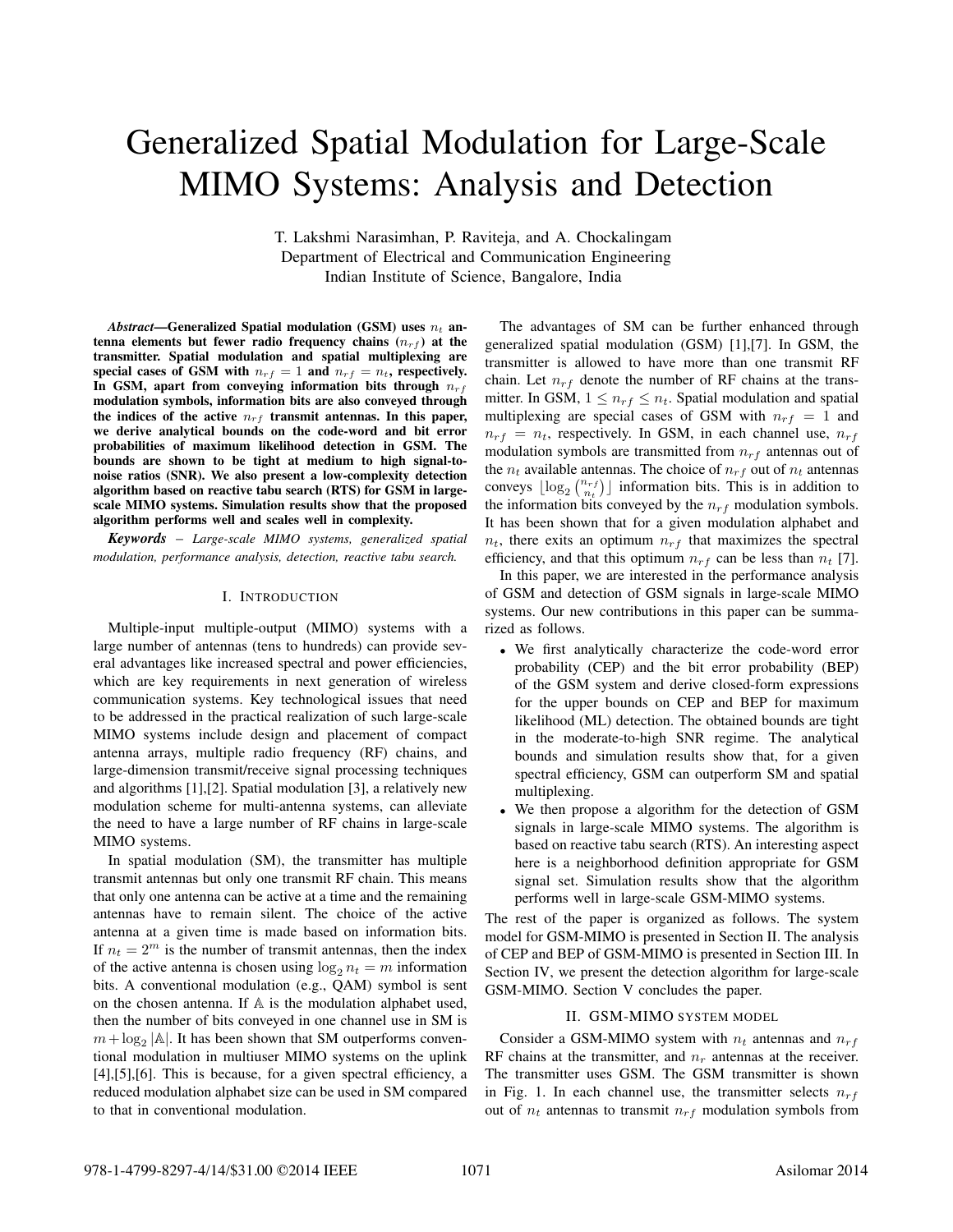

Fig. 1. The GSM transmitter.

a modulation alphabet A. This choice of  $n_{rf}$  antennas can be any one of the possible  $\binom{n_t}{n_{rf}}$  combinations. Thus, the number of information bits conveyed through indices of the chosen antennas is  $\lfloor \log_2 {n_t \choose n_{rf}} \rfloor$ . In addition to this, the number of information bits conveyed through the  $n_{rf}$  modulation symbols is  $n_{rf}$   $\log_2 A$ . Therefore, the total number of bits conveyed in a channel use in GSM is given by

$$
\eta = \left\lfloor \log_2 \binom{n_t}{n_{rf}} \right\rfloor + n_{rf} \lfloor \log_2 \mathbb{A} \rfloor \quad \text{bpcu.} \tag{1}
$$

Let  $\mathbb{S}_{n_t,\mathbb{A}}^{n_{rf}}$  denote the GSM signal set, which is the set of all possible GSM signal vectors that can be transmitted. Out of the  $\binom{n_t}{n_{rf}}$  possible antenna activation patterns<sup>1</sup>, only  $2^{\lfloor \log_2 \binom{n_t}{n_{rf}} \rfloor}$  activation patterns are needed for signaling. Let  $S$  denote this set of selected antenna activation patterns, where  $|\mathcal{S}| = 2^{\lfloor \log_2 {n_t \choose n_{rf}} \rfloor}$ . Then,  $\mathbb{S}_{n_t,\mathbb{A}}^{n_{rf}}$  is given by

$$
\mathbb{S}_{n_t,\mathbb{A}}^{n_{rf}} = \{ \mathbf{x} : x_i \in \mathbb{A} \cup \{0\}, \, \|\mathbf{x}\|_0 = n_{rf}, \, \mathcal{I}(\mathbf{x}) \in \mathcal{S} \}, \qquad (2)
$$

where **x** is the  $n_t \times 1$  transmit vector,  $x_i$  is the *i*th entry of **x**,  $i = 1, \dots, n_t$ ,  $\|\mathbf{x}\|_0$  is the  $l_0$ -norm of the vector x, and  $\mathcal{I}(\mathbf{x})$ is a function that gives the activation pattern for x; for e.g.,  $\mathcal{I}(\mathbf{x} = [+1 \ -1 \ -1 \ 0]^T) = [1 \ 1 \ 1 \ 0]^T.$ 

Let us give an example of the GSM signal set. Let  $n_t = 4$ ,  $n_{rf} = 2$ , BPSK modulation, and  $S = \{ [1\ 1\ 0\ 0]^T, [1\ 0\ 1\ 0]^T, [1\ 0\ 0\ 1]^T, [0\ 1\ 1\ 0]^T \}.$  The GSM signal set for this example is given by

$$
\mathbb{S}^2_{4,\text{BPSK}} = \left\{ \begin{bmatrix} +1 \\ +1 \\ 0 \\ 0 \end{bmatrix}, \begin{bmatrix} +1 \\ -1 \\ 0 \\ 0 \end{bmatrix}, \begin{bmatrix} -1 \\ -1 \\ 0 \\ 0 \end{bmatrix}, \begin{bmatrix} -1 \\ +1 \\ 0 \\ 0 \end{bmatrix}, \begin{bmatrix} +1 \\ 0 \\ 0 \\ 0 \end{bmatrix}, \begin{bmatrix} +1 \\ 0 \\ -1 \\ 0 \end{bmatrix}, \begin{bmatrix} +1 \\ 0 \\ -1 \\ 0 \end{bmatrix}, \begin{bmatrix} -1 \\ -1 \\ 0 \\ -1 \end{bmatrix}, \begin{bmatrix} 0 \\ -1 \\ -1 \\ 0 \end{bmatrix}, \begin{bmatrix} 0 \\ -1 \\ -1 \\ 0 \end{bmatrix}, \begin{bmatrix} 0 \\ -1 \\ -1 \\ 0 \end{bmatrix}, \begin{bmatrix} 0 \\ -1 \\ -1 \\ 0 \end{bmatrix}, \begin{bmatrix} 0 \\ -1 \\ -1 \\ 0 \end{bmatrix}, \begin{bmatrix} 0 \\ -1 \\ +1 \\ 0 \end{bmatrix} \right\}
$$

The  $n_r \times 1$  received signal vector  $\mathbf{y} = \begin{bmatrix} y_1 & y_2 & \cdots & y_{n_r} \end{bmatrix}^T$  at the receiver can be written as

$$
y = Hx + w, \qquad (3)
$$

where  $\mathbf{x} \in \mathbb{S}_{n_t,\mathbb{A}}^{n_{rf}}$  is the transmit vector,  $\mathbf{H} \in \mathbb{C}^{n_r \times n_t}$  is the channel gain matrix, whose  $(i, j)$ th entry  $h_{i,j} \sim \mathcal{CN}(0, 1)$ denotes the complex channel gain from the jth transmit

antenna to the *i*th receive antenna, and  $\mathbf{w} = [w_1 \ w_2 \ \cdots \ w_{n_r}]^T$ is the noise vector whose entries are modeled as complex Gaussian with zero mean and variance  $\sigma^2$ . For this system model, the ML detection rule is given by

$$
\hat{\mathbf{x}} = \underset{\mathbf{x} \in \mathbb{S}_{n_t,\mathbb{A}}^{n_{rf}}}{\text{argmin}} \ \|\mathbf{y} - \mathbf{H}\mathbf{x}\|^2, \tag{4}
$$

where  $\|\mathbf{y} - \mathbf{H}\mathbf{x}\|^2$  is the ML cost.

# III. CEP AND BEP ANALYSIS OF GSM-MIMO

In this section, we analyze the CEP and BEP performance of ML detection in GSM-MIMO. Assume that all the transmit GSM signal vectors are equally likely. The ML detection rule in (4) can be written as

$$
\hat{\mathbf{x}} = \underset{\mathbf{x} \in \mathbb{S}_{n_t,k}^{n_{rf}}}{\operatorname{argmin}} \ \|\mathbf{y} - \sum_{k=1}^{n_t} x_k \mathbf{h}_k\|^2, \tag{5}
$$

where  $x_k$  is the kth element of x, and  $h_k$  is the kth column of  $H$ . The pairwise error probability (PEP) that  $x$  can be decoded as  $\tilde{\mathbf{x}} \in \mathbb{S}_{n_t,\mathbb{A}}^{n_{rf}}$  can be written as

$$
P(\mathbf{x} \to \tilde{\mathbf{x}} | \mathbf{H}) = P\left( \|\mathbf{y} - \sum_{k=1}^{n_t} x_k \mathbf{h}_k \|^2 > \|\mathbf{y} - \sum_{k=1}^{n_t} \tilde{x}_k \mathbf{h}_k \|^2 \Big| \mathbf{H} \right)
$$
  
= 
$$
P\left( \sum_{r=1}^{n_r} |y_r - \sum_{k=1}^{n_t} x_k h_{r,k} |^2 > \sum_{r=1}^{n_r} |y_r - \sum_{k=1}^{n_t} \tilde{x}_k h_{r,k} |^2 \Big| \mathbf{H} \right), \quad (6)
$$

where  $h_{r,k}$  is the  $(r, k)$ th element of **H**. Let  $A_r = \sum_{k=1}^{n_t} x_k h_{r,k}$ and  $\tilde{A}_r = \sum_{k=1}^{n_t} \tilde{x}_k h_{r,k}$ . Since x is the transmitted vector,  $y_r = A_r + w_r$ ,  $r = 1, \dots, n_r$ . Now, we can write

$$
P(\mathbf{x} \to \tilde{\mathbf{x}} | \mathbf{H}) = P\Big(\sum_{r=1}^{n_r} |y_r - A_r|^2 > \sum_{r=1}^{n_r} |y_r - \tilde{A}_r|^2 \Big| \mathbf{H}\Big)
$$
  
=  $P\Big(\sum_{r=1}^{n_r} |w_r|^2 > \sum_{r=1}^{n_r} |A_r + w_r - \tilde{A}_r|^2 \Big| \mathbf{H}\Big)$   
=  $P\Big(\sum_{r=1}^{n_r} 2\Re((\tilde{A}_r - A_r)w_r^*) > \sum_{r=1}^{n_r} |A_r - \tilde{A}_r|^2 \Big| \mathbf{H}\Big), \quad (7)$ 

where  $\sum_{r=1}^{n_r} 2\Re((\tilde{A}_r - A_r)w_r^*)$  is a Gaussian random variable with mean zero and variance  $2\sigma^2 \sum_{r=1}^{n_r} |A_r - \tilde{A}_r|^2$ . Therefore,

$$
P(\mathbf{x} \to \tilde{\mathbf{x}}|\mathbf{H}) = Q\left(\sqrt{\sum_{r=1}^{n_r} |A_r - \tilde{A}_r|^2 / 2\sigma^2}\right)
$$

$$
= Q\left(\sqrt{\left\|\sum_{k=1}^{n_t} (x_k - \tilde{x}_k)\mathbf{h}_k\right\|^2 / 2\sigma^2}\right). (8)
$$

The argument in (8) is a central  $\chi^2$ -distribution with  $2n_r$ degrees of freedom. Computation of the unconditional PEP requires the expectation of the  $Q(.)$  function in (8) w.r.t. **H**, which can be obtained as follows [8]:

PEP(
$$
\mathbf{x} \to \tilde{\mathbf{x}}
$$
) =  $\mathbb{E}_{\mathbf{H}} \{ P(\mathbf{x} \to \tilde{\mathbf{x}} | \mathbf{H}) \}$   
=  $f(\gamma)^{n_r} \sum_{r=0}^{n_r-1} {n_r - 1 + r \choose r} (1 - f(\gamma))^r$ , (9)

.

<sup>&</sup>lt;sup>1</sup>An antenna activation pattern is a  $n_t \times 1$  vector consisting of 1's and 0's, where a 1 in a coordinate indicates that the antenna corresponding to that coordinate is active and a 0 indicates that the corresponding antenna is silent.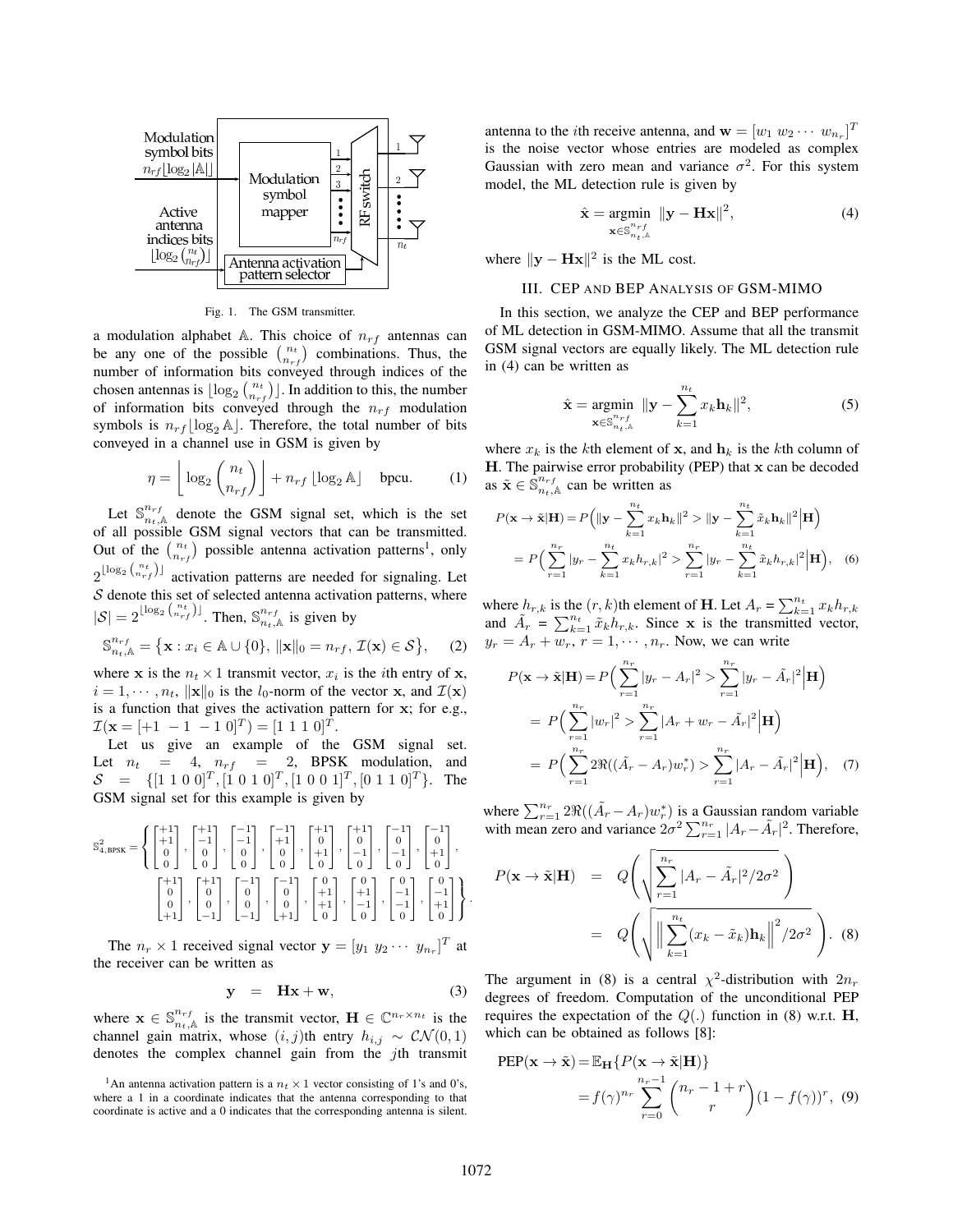where  $f(\gamma) \triangleq \frac{1}{2} \left( 1 - \sqrt{\frac{\gamma}{1+\gamma}} \right), \ \gamma \triangleq \frac{\alpha}{4\sigma^2}, \ \alpha = \sum_{n=1}^{\infty} \frac{1}{n^2}$  $\sum_{k=1} \theta_k$ , and  $\theta_k \triangleq |x_k - \tilde{x}_k|^2$ . Now, an upper bound on the average CEP can be obtained as

$$
P_{\text{CEP}} \leq \frac{1}{2\eta} \sum_{\mathbf{x} \in \mathbb{S}_{n_t,\mathbb{A}}^{n_{rf}}} \sum_{\tilde{\mathbf{x}} \in \mathbb{S}_{n_t,\mathbb{A}}^{n_{rf}} \setminus \mathbf{x}} \text{PEP}(\mathbf{x} \to \tilde{\mathbf{x}}).
$$
 (10)

From (10), the average BEP can be upper bounded as

$$
P_{\text{BEP}} \leq \frac{1}{2^{\eta}} \sum_{\mathbf{x} \in \mathbb{S}_{n_t,\mathbb{A}}^{n_{rf}}} \sum_{\tilde{\mathbf{x}} \in \mathbb{S}_{n_t,\mathbb{A}}^{n_{rf}} \setminus \mathbf{x}} \text{PEP}(\mathbf{x} \to \tilde{\mathbf{x}}) \frac{d(\mathbf{x}, \tilde{\mathbf{x}})}{\eta}, \qquad (11)
$$

where  $d(\mathbf{x}, \tilde{\mathbf{x}})$  is the number of bits in which x differs from  $\tilde{x}$ . The total number of PEPs that are to be calculated is  $(2<sup>\eta</sup>) \times (2<sup>\eta</sup> - 1)$ . Therefore, the complexity of the computation of the above bounds on CEP and BEP will increase exponentially for large values of  $n_t$ ,  $n_{rf}$ . In the following subsection, we propose a simplification that reduces this computational complexity.

#### *A. Computation of the upper bounds for large*  $n_t$ ,  $n_{rf}$

The CEP expression in (10) can be written in the form:

$$
P_{\text{CEP}} \leq \frac{1}{2\eta} \sum_{i=1}^{|\mathcal{S}|} \sum_{j=1}^{|\mathcal{S}|} \sum_{\mathbf{x}: \mathcal{I}(\mathbf{x}) = \mathbf{s}_i \in \mathcal{S}} \sum_{\substack{\tilde{\mathbf{x}}: \mathcal{I}(\tilde{\mathbf{x}}) = \mathbf{s}_j \in \mathcal{S}, \\ \tilde{\mathbf{x}} \neq \mathbf{x}}} \text{PEP}(\mathbf{x} \to \tilde{\mathbf{x}}). (12)
$$

For a given pair of activation patterns  $s_i$  and  $s_j$ ,  $i, j \in$  $\{1, \dots, |\mathcal{S}|\}$ , the total number of PEPs are  $|\mathbb{A}|^{2n_{rf}}$  when  $i \neq j$ , and  $|\mathbb{A}|^{n_{rf}}(|\mathbb{A}|^{n_{rf}}-1)$  when  $i = j$ .

*Complexity reduction 1*: For a pair of activation patterns  $s_i$  and  $s_j$ , let  $A_{ij}$  denote the set of active antennas that are common to both  $s_i$  and  $s_j$ . Define  $\beta_{ij} = n_{rf} - |\mathcal{A}_{ij}|$ . Note that  $\beta_{ij} \in \{0, 1, \dots, \min(n_{rf}, n_t - n_{rf})\}$ . Also, note that for any  $i, j$  for which  $\beta_{ij} = q$ , the value of the summation  $\sum$  $\mathbf{x}:\mathcal{I}(\overline{\mathbf{x}}) = \mathbf{s}_i \ \ \tilde{\mathbf{x}}:\mathcal{I}(\tilde{\mathbf{x}}) = \mathbf{s}_j, \ \tilde{\mathbf{x}} \neq \mathbf{x}$  $\sum$  $PEP(x \rightarrow \tilde{x})$  in (12) will be the same, and so it is enough to compute this summation only once for each  $q$ . With this simplification, (12) can be written as

$$
P_{\text{CEP}} \le \frac{1}{2\eta} \sum_{q=0}^{\min(n_{rf}, n_t - n_{rf})} \phi(q) \sum_{\mathbf{x}: \mathcal{I}(\mathbf{x}) = \mathbf{s}_i} \sum_{\substack{\tilde{\mathbf{x}}: \mathcal{I}(\tilde{\mathbf{x}}) = \mathbf{s}_j \\ \beta_{ij} = q}} \text{PEP}(\mathbf{x} \to \tilde{\mathbf{x}}),
$$
\n(13)

where  $\phi(q)$  is the number of  $(s_i, s_j)$  pairs for which  $\beta_{ij} = q$ , which can be computed easily.

*Complexity reduction 2*: For each value of q, we need to compute  $|A|^{2n_{rf}}$  PEPs. We propose to reduce this complexity as follows. The parameter  $\alpha$  in (9) is the summation of  $n_t$ terms. Out of these  $n_t$  terms,  $n_t - (n_{rf} + q)$  terms will be zero for a given value of q. Of the  $(n_{rf} + q)$  non-zero terms, 2q terms will take values from  $\mathbb{J} \triangleq \{ |c|^2 : c \in \mathbb{A} \}$ , and  $n_{rf} - q$  terms will take values from  $\mathbb{L} \triangleq \{ |c - \tilde{c}|^2 : c, \tilde{c} \in \mathbb{A} \}.$ Let  $\mathbb{J} = \{j_1, j_2, \dots, j_m\}$  and  $\mathbb{L} = \{l_1, l_2, \dots, l_n\}$ , where  $j_1 < j_2 < \cdots < j_m, l_1 < l_2 < \cdots < l_n, m = |\mathbb{J}|$ , and  $n = |\mathbb{L}|$ . We write  $\alpha$  as  $\alpha = \alpha_1 + \alpha_2$ , where  $\alpha_1$  is the sum of 2q terms from  $\mathbb J$  and  $\alpha_2$  is the sum of  $n_{rf} - q$  terms from  $\mathbb L$ .

Note that  $\alpha_1$  can take values in the range  $2qj_1$  to  $2qj_m$ . For a given value of  $\alpha_1$ , the following equations must be satisfied:

$$
\sum_{i=1}^{m} j_i v_i = \alpha_1, \qquad \sum_{i=1}^{m} v_i = 2q, \tag{14}
$$

where  $v_i$  is an integer such that  $v_i \in \{0, 1, \dots, \lfloor (\alpha_1 - \alpha_2) \rfloor\}$  $\sum_{k=i+1}^{m} j_k v_k)/j_i$  }. Similarly,  $\alpha_2$  can take values in the range  $(n_{rf} - q)l_1$  to  $(n_{rf} - q)l_n$ , and, for a given value of  $\alpha_2$ , the following equations must be satisfied:

$$
\sum_{i=1}^{n} l_i u_i = \alpha_2, \qquad \sum_{i=1}^{n} u_i = n_{rf} - q,\tag{15}
$$

where  $u_i$  is an integer such that  $u_i \in \{0, 1, \dots, \lfloor (\alpha_2 - \frac{1}{n}) \rfloor\}$  $\sum_{k=i+1}^{n} l_k u_k$  $\frac{1}{l_i}$ .

Since  $\alpha = \alpha_1 + \alpha_2$ ,  $\alpha$  lies in the range  $2qj_1 + (n_{rf} - q)l_1$ to  $2qj_m + (n_{rf} - q)l_n$ . The choice of  $v_i$ 's and  $u_i$ 's to attain a particular  $\alpha$  is not unique, i.e., there exist multiple pairs of x and  $\tilde{x}$  that correspond to different values of  $v_i$ 's and  $u_i$ 's but the same value of  $\alpha$ . Thus, we need to evaluate (9) only once for a given value of  $\alpha$  and count the number of possible combinations of  $v_i$ 's and  $u_i$ 's that correspond to that  $\alpha$ .

*Remark:* The above complexity reduction schemes significantly simplify the computation of (12), because without these simplifications the sum  $\sum$  $\mathbf{x}:\mathcal{I}(\overline{\mathbf{x}})=\mathbf{s}_i$  $\sum$  $\sum_{\tilde{\mathbf{x}}: \mathcal{I}(\tilde{\mathbf{x}})=\mathbf{s}_j, \, \tilde{\mathbf{x}} \neq \mathbf{x}} \text{PEP}(\mathbf{x} \rightarrow \tilde{\mathbf{x}})$ needs to be computed for all  $i, j$ , which is prohibitive for

large  $n_t$ ,  $n_{rf}$ . The following examples illustrate the achieved complexity reduction.

*Example 1:* For  $n_t = 22$ ,  $n_{rf} = 16$ , we have  $|S| = 2^{16}$ . A direct computation of (12) which involves a double summation from 1 to  $|S|$  is prohibitive. Whereas for these parameters,  $q \in \{0, 1, \dots, 6\}$ . Hence (13) can be easily computed in much fewer computations. This illustrates complexity reduction 1. *Example 2:* For  $n_t = 4$ ,  $n_{rf} = 3$ ,  $\mathbb{A} = \{-1-j, -1+j, 1-j, 1+\}$ j}, we have  $\mathbb{J} = \{2\}$ ,  $\mathbb{L} = \{0, 4, 8\}$ . For a particular value of q, say  $q = 1$ , the summation in (13) requires computation of the PEPs for 64 different pairs of GSM signal vectors. But since  $\alpha$  lies in the range 4 to 20, we need to compute only 17 PEPs. This illustrates complexity reduction 2.

## *B. Results and discussion*

In this subsection, we present numerical results of the CEP and BEP performance of GSM-MIMO. We compare the analytical upper bounds with the simulation results. We use the notation  $(n_t, n_{rf})$ -GSM' to refer to a GSM-MIMO system with  $n_t$  transmit antennas and  $n_{rf}$  transmit RF chains.

In Fig. 2, we compare the simulated CEP and BEP with the analytical upper bounds for the (4,3)-GSM system with  $n_r = 4$ and 4-QAM, at a spectral efficiency of 8 bits per channel use (bpcu). From Fig. 2, we see that the analytical upper bound is quite tight in the medium-to-high SNR regime.

In Figs. 3 and 4, we present a comparison between the performance of GSM-MIMO with those of SM-MIMO and V-BLAST (spatial multiplexing) MIMO. Recall that SM-MIMO and V-BLAST MIMO are special cases of GSM-MIMO with  $n_{rf} = 1$  and  $n_{rf} = n_t$ , respectively. Figure 3 shows the CEP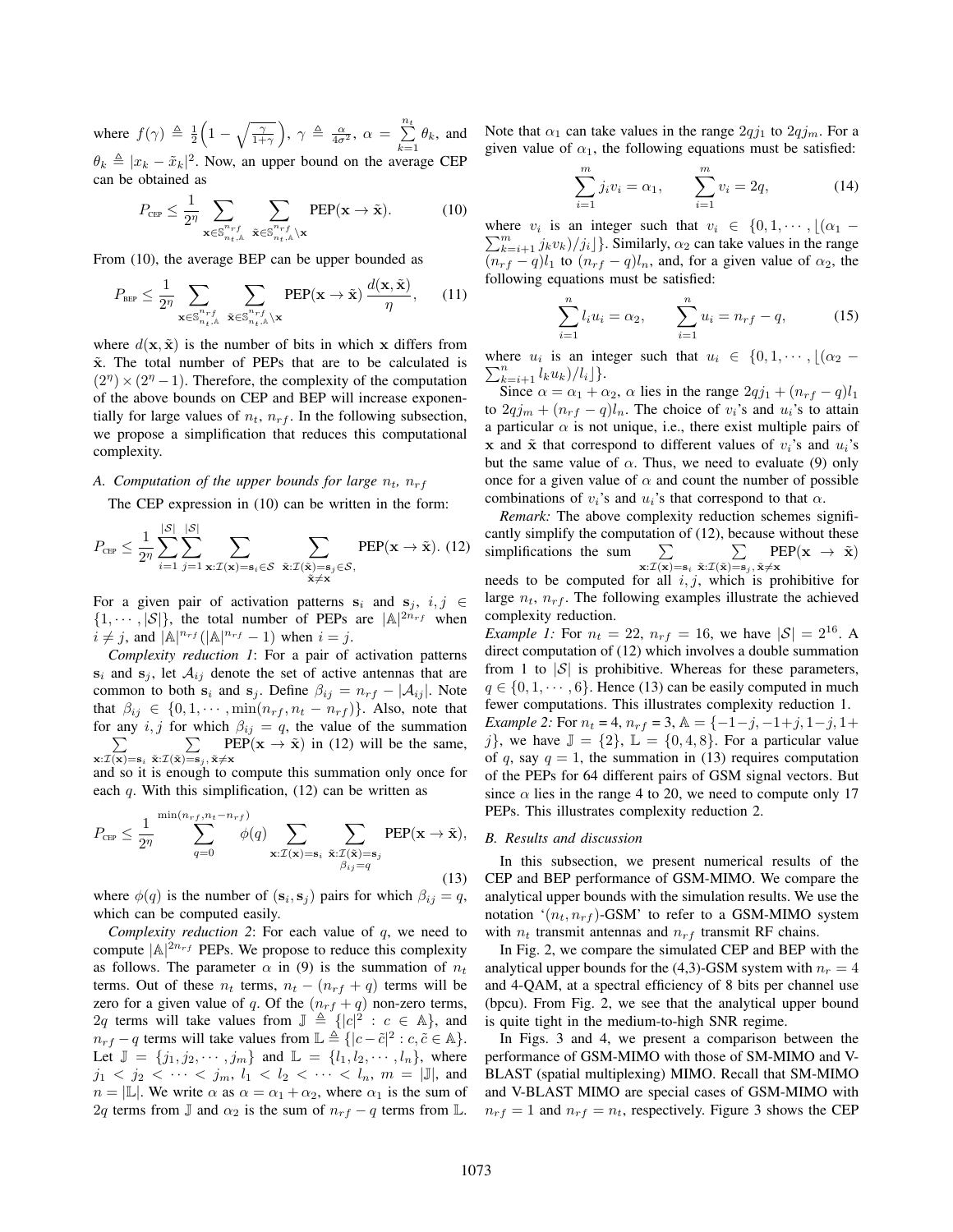

Fig. 2. BEP and CEP performance of (4,3)-GSM system with  $n_r = 4$ . 4-QAM, 8 bpcu.



Fig. 3. CEP comparison between i)  $(4,2)$ -GSM system with 4-QAM, ii)  $(4,1)$ -GSM system (i.e., SM-MIMO system) with 16-QAM, and  $iii)$  (2,2)-GSM system (i.e., V-BLAST system) with 8-QAM.  $n_r = 2$ , 6 bpcu.

comparison's between i) (4,2)-GSM system with 4-QAM, ii)  $(4,1)$ -GSM system (i.e., SM system) with 16-QAM, and  $iii$ ) (2,2)-GSM system (i.e., V-BLAST system) with 8-QAM, with  $n_r = 2$ . Note that all the three systems have the same spectral efficiency of 6 bpcu. Figure 4 shows the corresponding BEP plots. From Figs. 3 and 4, we can observe that  $i$ ) the upper bounds are tight at medium-to-high SNRs, and  $ii)$  the GSM-MIMO system outperforms both SM-MIMO and V-BLAST MIMO systems.

#### IV. DETECTION IN LARGE-SCALE GSM-MIMO

The complexity of ML detection in GSM-MIMO increases exponentially with increase in  $n_t$ ,  $n_{rf}$ . In this section, we propose a low complexity algorithm for GSM-MIMO signal detection. The algorithm is based on reactive tabu search with random restarts (R3TS). Details of the R3TS algorithm for detection in V-BLAST MIMO systems are available in [9],[10]. For adapting this algorithm for detection of GSM-MIMO signals, we need to define appropriate neighborhood for the GSM signal set. We define the neighborhood as follows. *Neighborhood definition for GSM signal set:* We define the neighborhood  $\mathcal{N}(\mathbf{x})$  for a GSM signal vector  $\mathbf{x} \in \mathbb{S}_{n_t,\mathbb{A}}^{n_{rf}}$  as the set of all possible signal vectors which differ from x in



Fig. 4. BEP comparison between i)  $(4,2)$ -GSM system with 4-OAM, ii)  $(4,1)$ -GSM system (i.e., SM-MIMO system) with 16-QAM, and  $iii)$  (2,2)-GSM system (i.e., V-BLAST system) with 8-QAM.  $n_r = 2$ , 6 bpcu.

either one modulation symbol or in one active antenna index. That is,  $\mathcal{N}(\mathbf{x}) = \mathcal{N}_1(\mathbf{x}) \cup \mathcal{N}_2(\mathbf{x})$ , where

$$
\mathcal{N}_1(\mathbf{x}) = \{ \mathbf{z} : z_k = x_k, \forall k \text{ except for some } k_1; \n\mathcal{I}(\mathbf{z}) = \mathcal{I}(\mathbf{x}), z_{k_1} \in \mathbb{A} \setminus x_{k_1} \}, \quad (16) \n\mathcal{N}_2(\mathbf{x}) = \{ \mathbf{z} : \beta_{ij} = 1, \text{where } \mathcal{I}(\mathbf{x}) = \mathbf{s}_i, \mathcal{I}(\mathbf{z}) = \mathbf{s}_j; \nz_k = x_k, \forall k \text{ except for some } k_1, k_2 \n\text{s.t. } x_{k_1} = 0, z_{k_1} \in \mathbb{A}, z_{k_2} = 0 \}. \quad (17)
$$

So, a transmitted vector x will have  $(|A| - 1)n_{rf} + (n_t$  $n_{rf}$ ) $n_{rf}$ |A| neighbors. For e.g., for  $n_t = 3$ ,  $n_{rf} = 2$  and BPSK,

$$
\mathcal{N}_1\left(\begin{bmatrix} +1\\+1\\0 \end{bmatrix}\right) = \left\{ \begin{bmatrix} -1\\+1\\0 \end{bmatrix}, \begin{bmatrix} +1\\-1\\0 \end{bmatrix} \right\}.
$$
 (18)

$$
\mathcal{N}_2\left(\begin{bmatrix} +1\\+1\\0 \end{bmatrix}\right) = \left\{ \begin{bmatrix} 0\\+1\\+1 \end{bmatrix}, \begin{bmatrix} 0\\+1\\-1 \end{bmatrix}, \begin{bmatrix} +1\\0\\+1 \end{bmatrix}, \begin{bmatrix} +1\\0\\-1 \end{bmatrix} \right\}. \tag{19}
$$

*Tabu matrix*: For the above neighborhood definition, the tabu matrix **T** is of size  $(n_t + \binom{n_t}{2}) |\mathbb{A}| \times |\mathbb{A}|$ , where the first  $n_t$ |A| rows correspond to  $\mathcal{N}_1(\mathbf{x})$  and the next  $\binom{n_t}{2}$ |A| rows correspond to  $\mathcal{N}_2(\mathbf{x})$ . For a solution vector x, if  $\mathbf{z} \in \mathcal{N}_1(\mathbf{x})$ then it corresponds to  $((k_1 - 1)|A| + t, t')$ th position in the tabu matrix, where  $x_{k_1} = a_t$ ,  $z_{k_1} = a_{t'}$ , and  $a_t, a_{t'} \in A$ . If  $\mathbf{z} \in \mathcal{N}_2(\mathbf{x})$ , then it corresponds to  $\left(n_t|\mathbb{A}| + \frac{(\tilde{k_1}-1)(2n_t-\tilde{k_1})}{2}|\mathbb{A}| + \cdots\right)$  $(\tilde{k}_2 - \tilde{k}_1 - 1)|A| + t$ ,  $t'$ ) th position in the tabu matrix **T**, where  $\tilde{k_{1}}\,=\,\min(k_{1},k_{2}),\;\tilde{k_{2}}\,=\,\max(k_{1},k_{2}),\;x_{k_{1}}\,=\,0,z_{k_{1}}\,=\,a_{t^{\prime}},$  $x_{k_2} = a_t$ , and  $a_t, a_{t'} \in \mathbb{A}$ .

*R3TS-GSM detection algorithm*: The algorithm starts with an initial solution vector  $x^{(0)}$  as the current solution. For example,  $\mathbf{x}^{(0)}$  can be the MMSE solution vector  $\mathbf{x}_{MMSE}$ . All the entries of the tabu matrix are initially set to zero. Let  $m$ denote the iteration index, P the tabu period,  $g^{(m)}$  the vector with the least ML cost till the mth iteration,  $l_{ren}$  the average number of iterations between two successive occurrences of the same solution vector. Initialize  $P = P_0$ ,  $\mathbf{g}^{(0)} = \mathbf{x}^{(0)}$ , and  $l_{rep} = 0$ . In each iteration (e.g., mth iteration), perform the following steps.